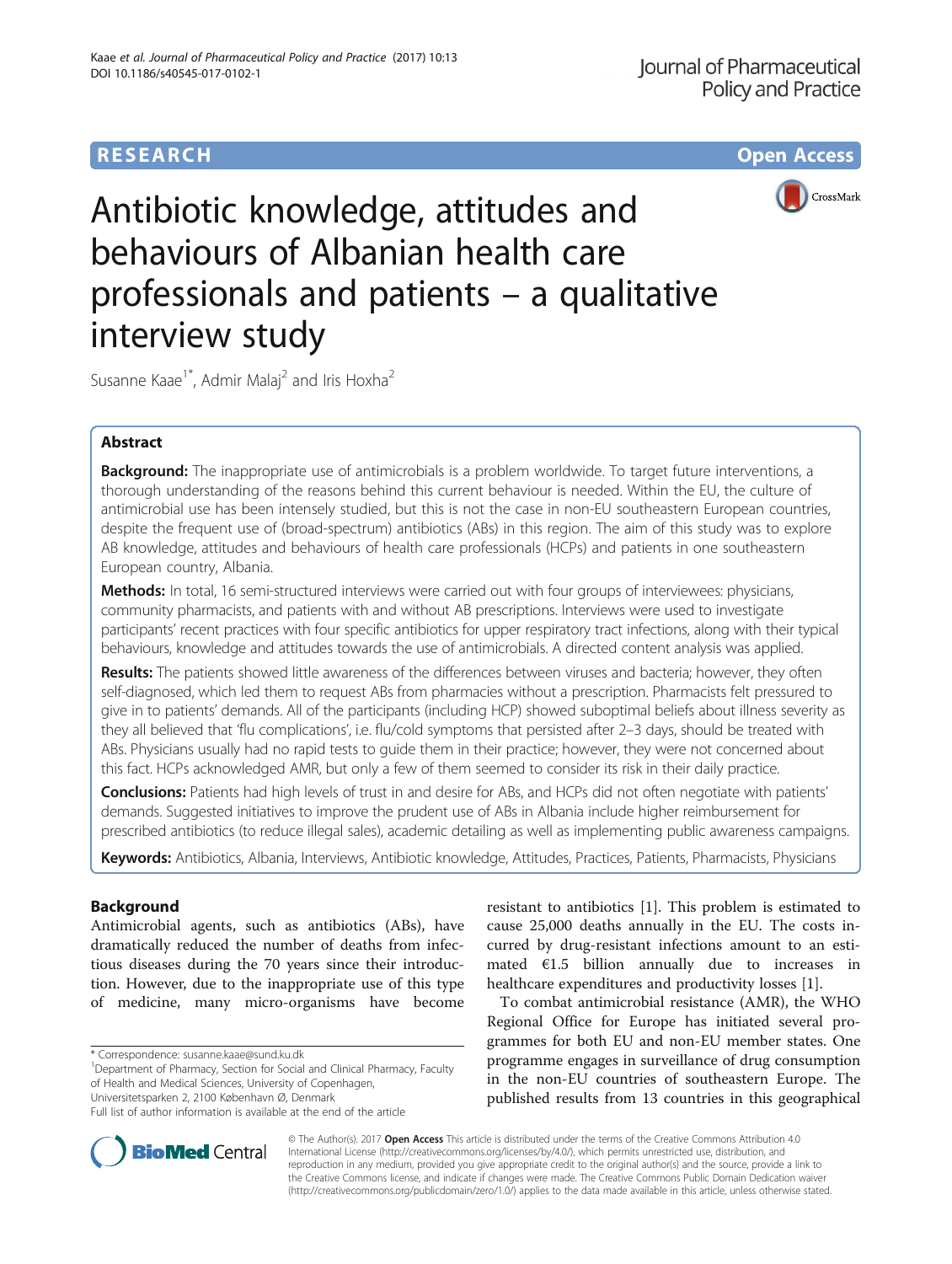area show some indication of inappropriate AB use. Specifically, the findings suggest little consumption of narrow-spectrum penicillin and high consumption of ABs, such as penicillin combinations, third-generation cephalosporins and long-acting macrolides, causing an increased risk of AMR [\[2](#page-7-0)].

To support interventions that decrease inappropriate AB consumption, a qualitative multi-country study was collaboratively launched in 2014 by non-EU countries in southeastern Europe, the Health Technology and Pharmaceuticals group of the WHO, the Regional Office for Europe and qualitative researchers from the Section of Social and the Clinical Pharmacy, University of Copenhagen (SSC) [\[3](#page-7-0)]. The aim of the qualitative AMR study was to explore AB knowledge, attitudes and behaviours of health care professionals (HCPs – i.e., both physicians and community pharmacists) and patients in each country as a means to target more effective future interventions in the area.

To date, AB knowledge, attitudes and behaviours are factors that have been demonstrated to influence the use of ABs, particularly in western societies. For example, it has been shown that inappropriate prescribing is driven by physicians' perceptions that patients expect AB prescriptions, fear of disease progression and fear of losing patients to competitors [\[4](#page-7-0)–[8](#page-7-0)]. Most HCPs recognize the risk of AMR; however, they are significantly more likely to perceive AMR as a national problem rather than one being affected by their own practice [\[8](#page-7-0), [9](#page-7-0)]. Contradictory attitudes towards AB prescribing have also been identified among non-western physicians [\[8\]](#page-7-0). Furthermore, lack of awareness of appropriate AB use is widespread among patients. One survey found that on average only 48% of EU residents could correctly state that ABs are ineffective against the cold and flu, and participants with low levels of education were more likely to have misconceptions about ABs [\[10](#page-7-0)].

In contrast to most western European countries, many eastern European countries are prone to the often illegal sale of over-the-counter (OTC) ABs in community pharmacies; however, some uncertainty exists about the actual extent of the problem. A systematic review published in 2011 found that northeastern European countries, such as Lithuania, Poland and Romania, have a high frequency of OTC sales of ABs (approximately 30%), whereas others have suggested that only approximately 8% of the ABs used in this region are obtained without a prescription [[11\]](#page-7-0). Furthermore, there are indications that OTC sales of ABs have in fact decreased in countries such as Lithuania due to legislation in this area [[12\]](#page-7-0). The review from 2011 also reported that approximately 6% of ABs are sold OTC in some countries in southeastern Europe, i.e., Croatia, Slovenia and Slovakia [[13\]](#page-7-0), while other studies have suggested that approximately 50% of ABs are sold OTC in this region [[2](#page-7-0)]. This estimate was supported by a study carried out in Bosnia–Herzegovina in 2010, where 58% of the visited pharmacies illegally sold ABs without a prescription [\[14](#page-7-0)].

One southeastern European country that is a part of the qualitative WHO AMR research project is Albania. Albania gained independence in 1912 and is a former communist country with a distinct culture. Albania has a GNP of  $E$ 10.0 billion (2014), which has constrained the basic education of the public [\[15](#page-7-0)], and one-third of its population (2.8 million inhabitants in total) are not covered by a public health insurance policy [[16\]](#page-7-0). Only physicians have the right to prescribe medication and AB should according to law be obtained by prescription only. In recent years, Albania has experienced a rapid increase in the number of community pharmacies, which has challenged the implementation of inspections [\[17](#page-7-0)]. The country does not produce or import penicillin V; additionally, specific guidelines for the use of ABs do not exist.

Several of these factors are assumed to contribute to high and inappropriate AB consumption in Albania. This assumption has partly been demonstrated by studies showing that illegal OTC sales of ABs occur in 80% of Albanian pharmacies and that the use of broadspectrum and penicillin combinations is common practice [\[18](#page-7-0), [19](#page-7-0)].

It has been argued that interventions addressing physicians' prescribing practices related to ABs must encompass context-specific actions [\[20\]](#page-7-0). Thus, to inform policymakers and other stakeholders of the specific reasons behind the current use of ABs in Albania, the aim of this study was to investigate the AB knowledge, attitudes and behaviours of patients and HCPs in the country.

## Methods

Qualitative semi-structured interviews were selected as the most adequate method to investigate AB knowledge, attitudes and behaviours of patients and HCPs in order to collect detailed accounts of participants' individual experiences and perceptions regarding AB use in order to understand the culture around this phenomenon indepth [\[21\]](#page-7-0).

Four types of interviewees were included, as they were all believed to provide valuable insight into the existing culture of AB use: patients/adults who had used ABs with a prescription, patients/adults who had used/purchased ABs illegally without a prescription, community pharmacists (both admitting to legal and non-legal sales of ABs) and physicians working in the primary care system. Despite the fact that physicians and community pharmacists are the legal and professional gatekeepers to patients' access to ABs, the influence of patients on for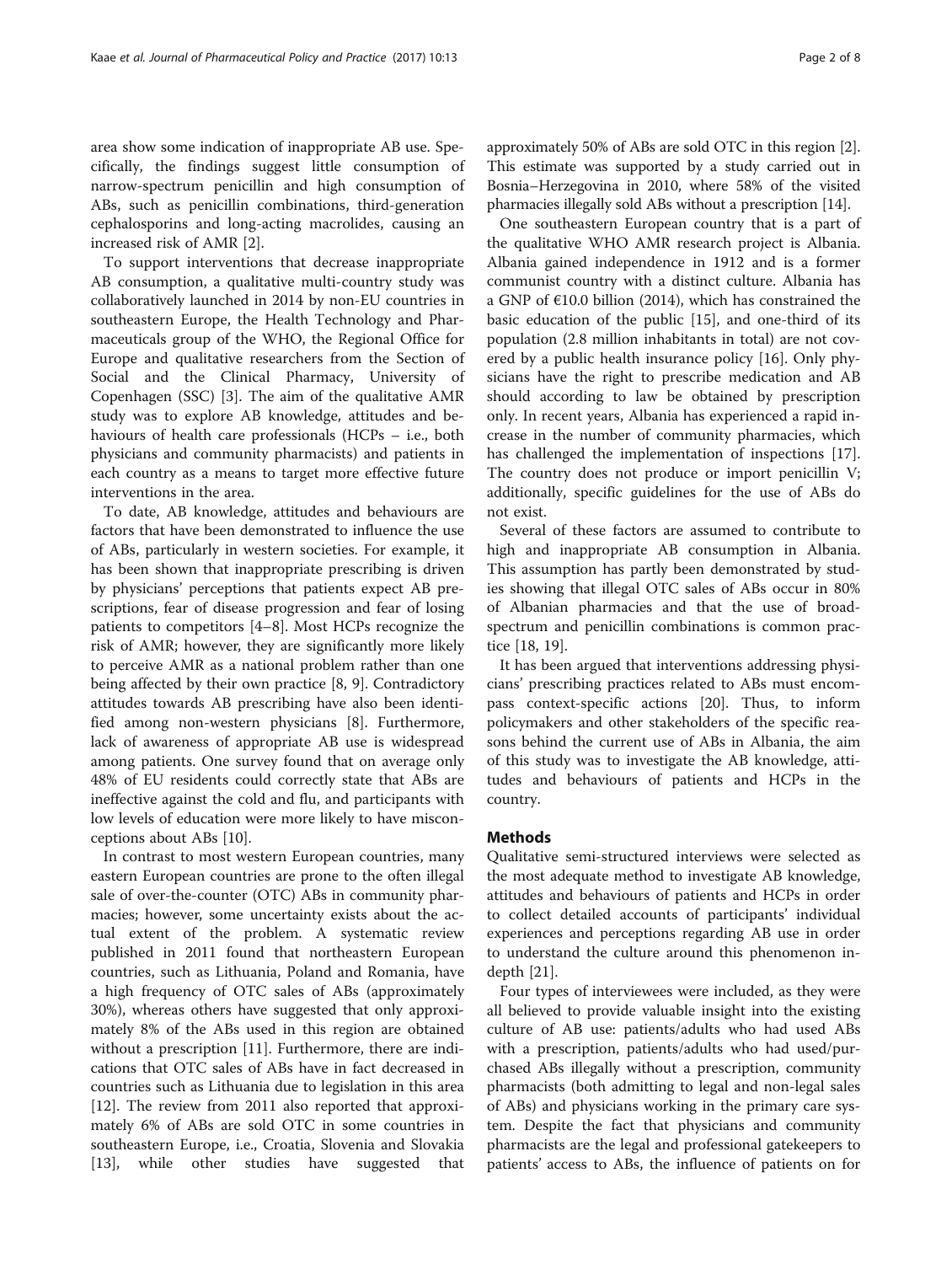example physicians' AB prescribing practices has been demonstrated in previous studies [[7, 22\]](#page-7-0). Therefore, it was considered important to incorporate these groups in this study.

The study was restricted to investigate AB use for upper respiratory tract infections (URTIs) for several reasons. First, the majority of ABs prescribed in ambulatory care are used to treat respiratory tract infections, and viruses can cause up to 80% of all URTIs [\[23](#page-7-0), [24](#page-7-0)], making it an accessible and relevant case for studying inappropriate as well as common uses of ABs. Second, restricting the area of research would allow for more homogenous data, thereby increasing the possibility of identifying stronger patterns. Further, four specific ABs were followed: amoxicillin-clavulanic acid, azithromycin, ciprofloxacin and ceftriaxone. This decision was made to ensure the comparability of the data and also because these specific ABs had been shown to be used inappropriately in the region of southeastern Europe, posing a particular public health risk, as most were broadspectrum ABs [[2](#page-7-0)].

Seven general research questions were established in relation to investigating and addressing AB knowledge, attitudes and behaviours: the process of diagnosis, how and why a specific AB was selected, where and how ABs were purchased, the patients' use of ABs, satisfaction with the AB process along with AB knowledge and AB attitudes. The questions were operationalized as open questions in interview guides with some variation between the four groups of interviewees [[3](#page-7-0)]. Hence, pharmacists for example were only interviewed about experiences pertaining to his/her pharmacy practice along with his/her knowledge and attitudes and thus not interviewed about how diagnosis is carried out by physicians or how patients used the purchased AB (please see Additional file [1](#page-6-0)).

In terms of interview technique, to allow for as detailed accounts as possible, patients were asked to answer the different questions specifically in relation to the most recent occurrence within the last 3 months (to reduce memory bias) in which they had one of the four specific ABs prescribed to them or sold to them at the pharmacy counter for a URTI. Likewise, HCPs were asked to describe two or three consultations during the last week in which they had prescribed or sold a specific AB for a URTI. Hence, this technique of referring to recent specific incidents was applied to generate coherent and detailed narratives of interviewees' experiences with ABs [[25](#page-7-0)]. For example, a full description of how patients purchased an AB in a pharmacy without a prescription would inevitably also contain aspects of the patients' knowledge and attitudes towards ABs. Additionally, the narrative would likely include both their and the pharmacists' behaviour and social interactions [[3](#page-7-0)]. The

narratives of the different groups of interviewees could further be compared and used to supplement each other to achieve a more complete picture of how ABs were used in daily life. All of the groups were additionally asked if they had other previous experiences with AB use, and if so, they were asked whether those instances were similar to the specific recent account they had just provided.

The semi-structure of the interviews was thus defined by a pre-developed interview guide with open questions to generate narratives and probing during the interviews according to the achieved answers.

Two interviewers from Albania completed a two-day training course led by two researchers from an established Social Pharmacy research group from the University of Copenhagen. Both of these researchers had substantial experience with conducting semi-structured interviews [[26](#page-7-0)]. The training of the Albanian data collectors included how to conduct the semi-structured interviews in compliance with the specific requirements of the qualitative AMR project.

Since the study was considered exploratory, being the first of its kind in Albania, a convenience yet purposive sampling strategy was used [\[27](#page-7-0)]. Specifically, the snowball sampling technique was used in which the Albanian researchers asked people in both their professional and private networks if they knew of patients and HCPs who fit the inclusion criteria. To reduce selection bias, the researchers attempted to ensure heterogeneity with respect to age, gender and education.

The participants were verbally informed about the aim of the project, and all participants provided verbal consent to proceed. The appointments were agreed upon in advance for two reasons: to ethically allow participants to withdraw and to ensure that enrolled patients had begun their AB treatment before being interviewed about their medicine use. The interviews were not recorded due to the culture in Albania in which many people do not feel confident when recorded. Instead, extensive hand-written notes were taken. Most of the interviews were thus conducted by both interviewers, allowing one interviewer to concentrate on taking notes. Two patient interviews revealed that the recent use of ABs was for a URTI affecting the child of the interviewee and not themselves; these interviews were still included, as they were considered to be useful for addressing the study's research questions.

To ensure feasibility as well as research quality, 16 semi-structured interviews in total were conducted and included in the analysis (four within each interviewee group). Kvale recommends 15 interviews plus/minus 10 interviews when conducting semi-structured interviews in to order to produce validated results [[21\]](#page-7-0).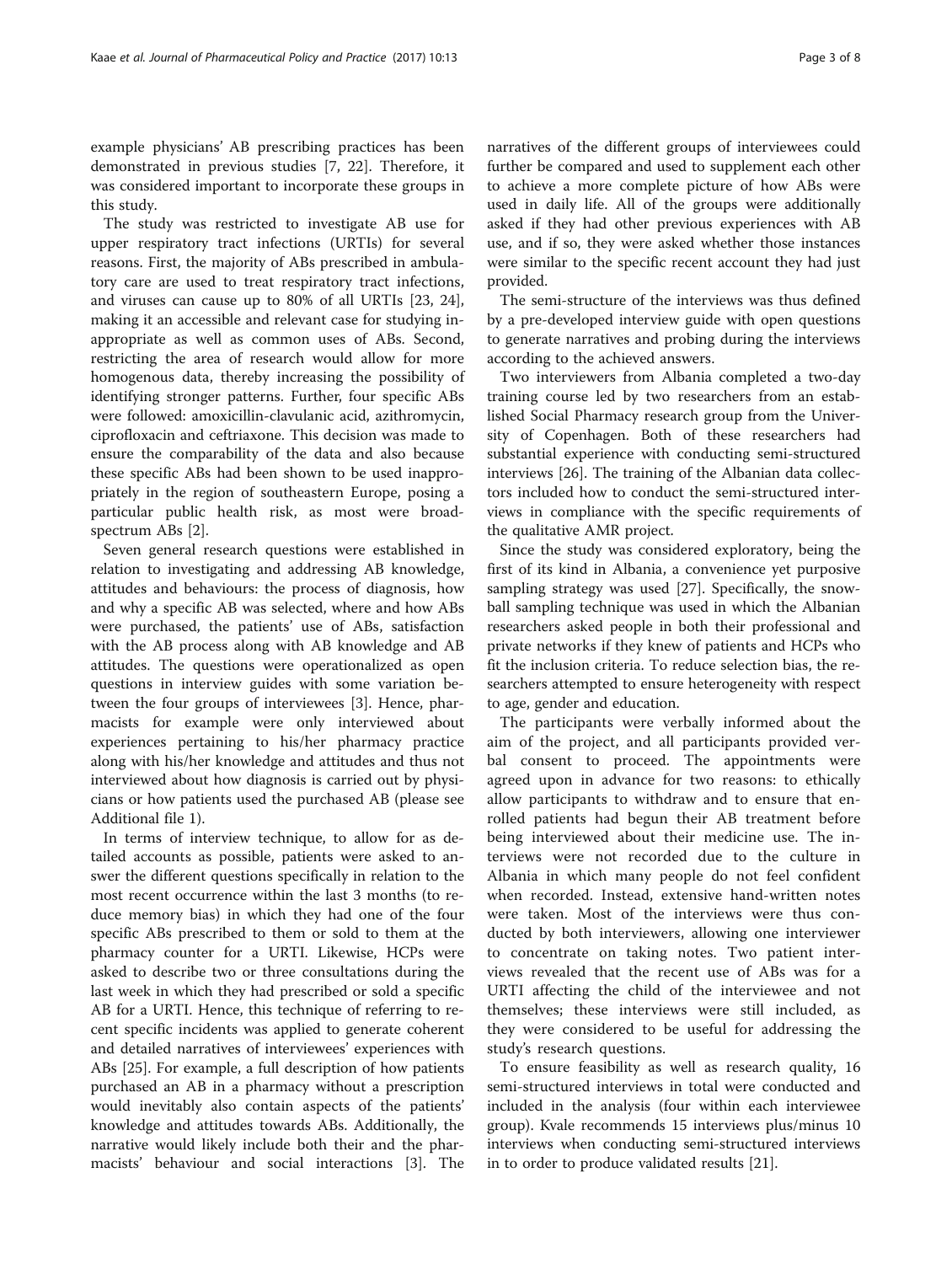## Analysis

The first step of the analysis involved directed content analyses [\[28](#page-7-0)], in which answers from each of the transcripts/notes pertaining to the general research questions were extracted, i.e., relevant answers were deductively identified. In the second step, one participant's answers were compared with those from other participants within the same group to derive a general understanding of how that group used or thought about ABs. In the third step, the understanding of each interviewee group was compared with the other groups both with regard to knowledge, attitudes and behaviour. Hence, to arrive at a more complete picture of typical AB behaviour, attitudes and knowledge, the developed understanding of each group of interviewees was compared and contrasted with other groups. The identified patterns were then (re-)organized into the initial categories of knowledge, attitudes and behaviour.

Researchers from Albania and a researcher (first author) from the SSC carried out the first step separately, compared their results in a consensus meeting, and then finalized the last steps of the analysis together. This procedure was considered to be optimal for ensuring high validity since the Albanian researchers could identify certain cultural aspects of AB use, whereas the SSC researchers coming from other cultures could identify other aspects.

## Results

The 16 interviews were conducted between the winter of 2014 and the spring of 2015. The overall demographics of the participants are shown in Table 1. Of the 16 participants, 12 were females with patients aged 30 to 59 years (including two mothers of three children between 2 and 6 years of age). The HCPs ranged in age from 27 to 45 years.

## Knowledge

The patients expressed their belief that ABs fight infection, yet most were unsure exactly how they do so. Only a few patients distinguished between bacterial and viral infections.

The pharmacists stated that ABs should not be used when OTC medicines such as paracetamol and syrups were sufficient. Otherwise, with the exception of one pharmacist who said that ABs should not be used for viral symptoms, the pharmacists provided no clear responses regarding AB recommendations. With regard to the physicians, the majority described how ABs should be used to treat complicated bacterial or viral infections.

Most of the HCPs acknowledged that AB resistance exists, and several had observed some situations where patients returned due to a lack of AB efficiency. However, at the same time, some HCPs appeared to question the seriousness of AB resistance. With the exception of

| Page 4 |  | Ωt |
|--------|--|----|
|--------|--|----|

#### Table 1 Participant demographics

| Patients with prescription                    |        |                         |                                     |
|-----------------------------------------------|--------|-------------------------|-------------------------------------|
| Age                                           | Gender | Education/work          |                                     |
| 30                                            | Male   | Secondary education     |                                     |
| Mother of boy of 6 years<br>of age            | Female | Higher education        |                                     |
| Mother of children of 2<br>and 4 years of age | Female | Higher education        |                                     |
| 41                                            | Female | Secondary education     |                                     |
| Patients without prescription                 |        |                         |                                     |
| Age                                           | Gender | Education/work          |                                     |
| 36                                            | Female | Higher education        |                                     |
| 28                                            | Female | Post graduate education |                                     |
| 47                                            | Female | Higher education        |                                     |
| 59                                            | Male   | Secondary education     |                                     |
| Community pharmacists                         |        |                         |                                     |
| Age/experience                                | Gender | Location of<br>practice | Size of practice                    |
| 30-7 years of experience                      | Female | Urban area              | $70 - 100$<br>customers per<br>day  |
| 27-4 years of experience                      | Female | Urban area              | $100 - 150$<br>customers per<br>day |
| 29-6 years of experience                      | Male   | Urban area              | 40-60 customers<br>per day          |
| 31-8 years of experience                      | Female | Urban area              | 50 customers<br>per day             |
| Physicians                                    |        |                         |                                     |
| Age/experience                                | Gender | Location of<br>practice | Number of<br>consultations          |
| 36-9 years of experience                      | Female | Urban area              | 10-20 patients<br>per day           |
| 45-20 years of experience                     | Male   | Urban area              | 15-30 patients<br>per day           |
| 28-4 years of experience                      | Female | Rural area              | 10 patients per<br>day              |
| 42-15 years of experience                     | Female | Urban area              | 20-25 patients<br>per day           |

one HCP, the HCPs did not specify any actions in their daily professional practice in which they took this knowledge into consideration.

As no national clinical guidelines on ABs exist in Albania, the HCPs stated that their basis for AB knowledge and AB-related practices came from continuing educational activities, such as materials on the internet, visits from pharmaceutical company representatives, discussions with colleagues, and their formal education.

## Attitudes

A common understanding between all interviewee groups existed that if a patient suffered from flu/cold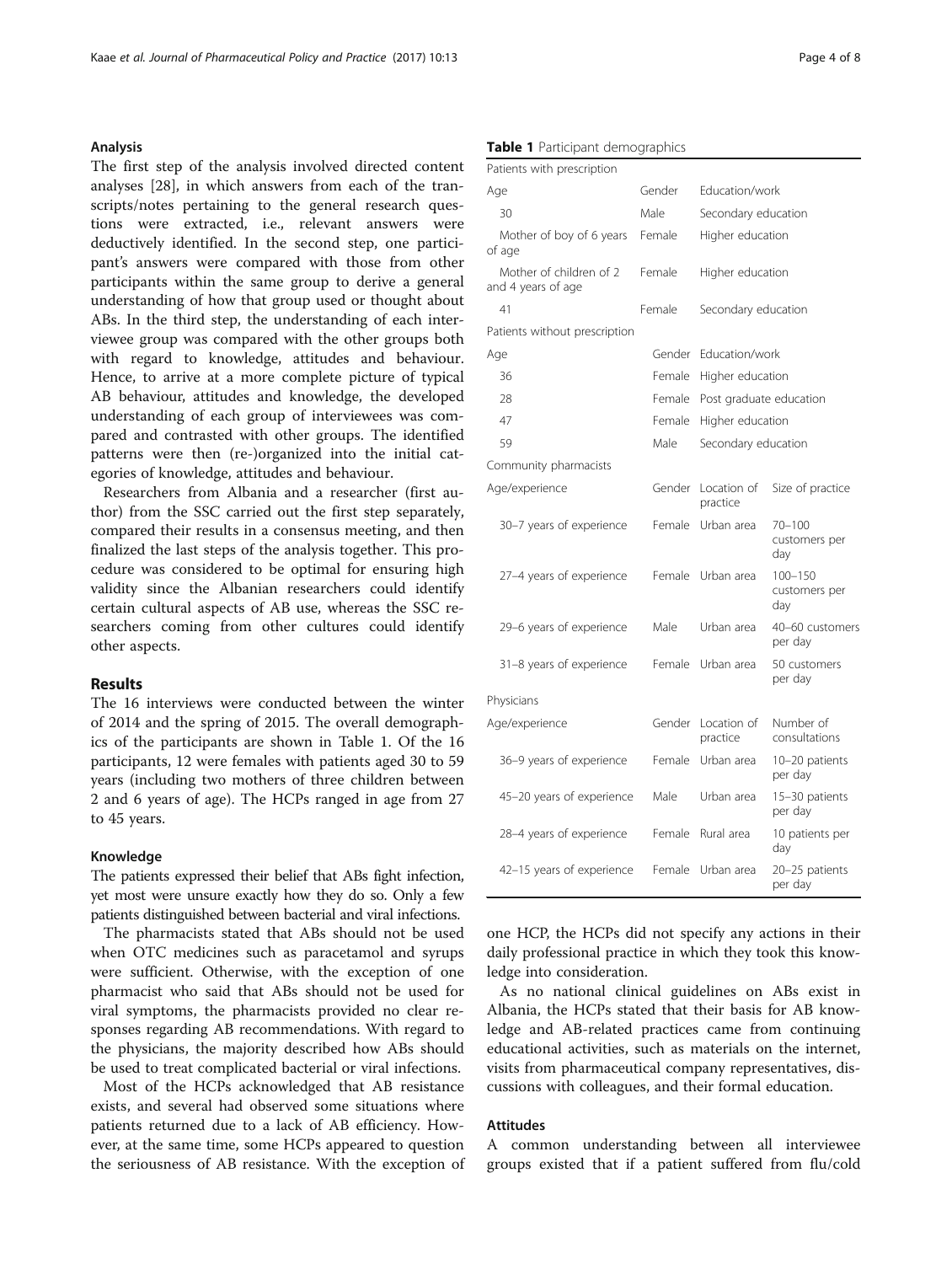symptoms for 2–3 days and OTC medicines had not cured the symptoms within this period, then patients needed stronger medication to recover, i.e., ABs. Most of the interviewees described a condition that they referred to as 'flu complications'.

The patients and HCPs both seemed to have a high level of trust in ABs, particularly amoxicillin-clavulanic acid and azithromycin. The patients appeared to believe that their symptoms could always be cured. In addition, the physicians and pharmacists described the need to give guarantees to patients that the medicines would work and the blame patients placed on HCPs if their conditions were not cured.

A pressure to satisfy patients was thus felt by both physicians and pharmacists. If patients were not satisfied, then they threatened to choose another pharmacy or physician whom they believed could better help them. Both groups of HCPs admitted that this could lead to professional practices that were not always optimal. The pharmacists especially expressed feeling pressured by patients to sell ABs OTC as if they refused patient would then turn to another pharmacy. Hence, situations in which patients requested specific ABs without prescriptions were common. However, the physicians did not express receiving pressure to prescribe ABs in this way because if patients truly wanted ABs, then they would obtain them directly from the pharmacy.

#### Behaviour

In addition to the concept of treating 'flu complications' with ABs, both the patients and HCPs also described several situations in which ABs were prescribed or sold to prevent further worsening of flu or cold symptoms, e.g., patients who were busy at work.

As described, many patients turned directly to pharmacies to obtain ABs without a prescription. For most interviewees, including physicians, this type of practice seemed to be an accepted behaviour. The patients turned directly to pharmacies for multiple reasons; for example, their symptoms were perceived to be manageable. In these situations, some patients would request a specific AB with which they had previous positive experiences, or they would request a general AB. A pattern of self-diagnosis was thus identified. Patients mainly sought physicians when they had severe symptoms, symptoms that they had not previously experienced or if the situation concerned their children.

In situations where patients requested a general AB, the pharmacists would inquire about the patients' former experiences with ABs when deciding what action to take. To ensure the effectiveness of the AB, several pharmacists often selected broad-spectrum ABs.

Regarding physician practices, it was observed that diagnostic tests were usually not available at public

clinics. The physicians also described that the test results often took several days to receive. Therefore, physicians instead relied on their clinical observations, which they believed to be sufficient in most cases, to make a proper diagnosis. Several physicians, however, expressed that they would like to use rapid tests.

It also seemed to be common practice for physicians to ask patients if they could afford to pay beyond the public reimbursement scheme, which would allow physicians to prescribe a wider range of ABs – including some injectable broad-spectrum ABs.

## **Discussion**

Several factors were identified that arguably could lead to an increased risk of AMR. The patients showed little awareness of the differences between viruses and bacteria; however, they often self-diagnosed, which led them to request ABs from pharmacies without a prescription. Especially community pharmacists felt pressured to give in to patients' demands. Pharmacists often chose broadspectrum ABs to ensure the treatment's effectiveness. All of the participants (including HCP) showed incorrect beliefs about illness severity as they all appeared to believe that 'flu complications', i.e. flu/cold symptoms that persisted after 2–3 days, should be treated with ABs even preventatively. Physicians' attitudes and practices were also found problematic. Hence, physicians usually had no rapid tests to guide them in their practice; however, they were not concerned about this fact. Further, HCPs acknowledged AMR, but only a few of them seemed to consider its risk in their daily practice.

## Limitations

A relatively small number of people were interviewed within each interviewee group with regard to the typical AB culture thereby challenging the validity of the results. However, due to the specific design of the study, comparisons between the four groups' were applied. These comparisons allowed researchers to identify relatively consistent patterns across the groups, and hence only consistent patterns are reported in this paper.

As qualitative research in general, this study points to issues of relevance to the investigated topic and we can therefore not draw conclusions as to whether the results are transferable to all patients and HCPs in the country including the frequency and extent of the observed tendencies. Several of our results have been confirmed by quantitative studies in the country, including the results related to the common practice of selling ABs without a prescription in community pharmacies in Albania and the practice of buying ABs outside the national reimbursement scheme, which underlines the argument that relevant aspects to AB use culture have been identified in this study [\[18](#page-7-0), [19](#page-7-0)].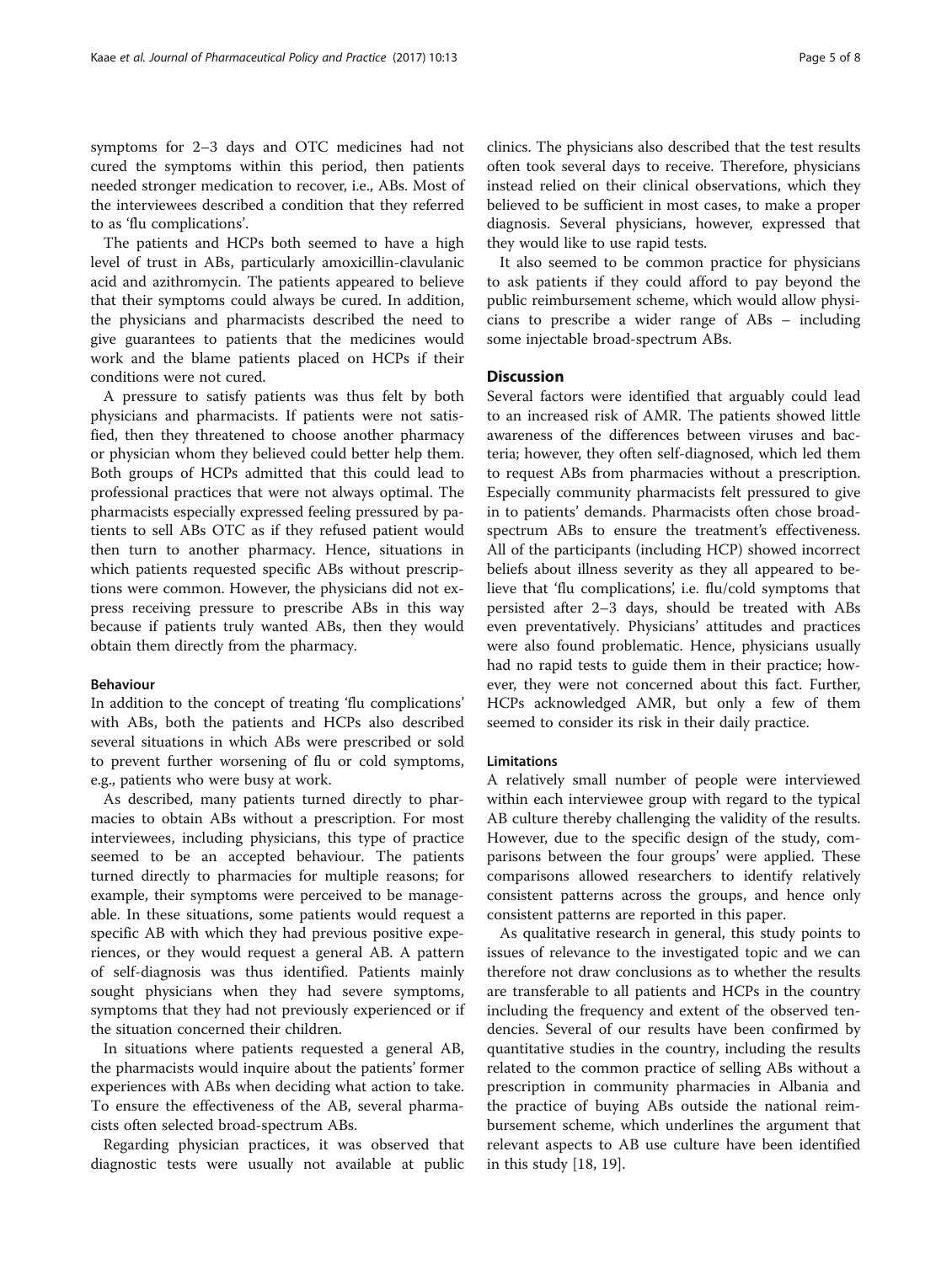The results might be biased as most interviews were conducted in cities, and rural AB practices might differ from these patterns. Additionally, as the participants were recruited through snowballing sampling; some participants were remotely acquainted with the researchers, why they may have exhibited more rational AB behaviour or having higher knowledge about ABs than the general population of patients and HCPs. However, all of the interviewed pharmacists admitted to illegally selling ABs (perhaps due to not recording the interviews), which showed that this type of behaviour was also captured in the sample. The snowball sampling strategy further proved suboptimal since it led to the recruitment of a few patients who did not fit all of the initial inclusion criteria. The challenges of not recording the interviews were the loss of details and a generally higher risk of misinterpreted results due to only having (selective) notes.

Despite these limits, the specific aim of using qualitative methods to explore AB knowledge attitudes and behaviours appears to have been achieved, as several patterns potentially leading to irrational use of AB were identified.

## Reasons behind inappropriate behaviour

The patients often self-diagnosed, and thus the practice of purchasing ABs without a prescription was common. Physicians and especially pharmacists gave in to patient demands despite not always being comfortable doing so. This was a very unfortunate finding since HCPs are the final gatekeepers to the prudent use of ABs.

According to recent literature, pharmacists sell AB illegally OTC (although recognising that this is against the standards set by regulatory authorities) for three overall reasons: commercial interests, feeling pity for/ wanting to help the patient or finding it counterproductive to resist patient demand for AB as they could easily then obtain the AB in another pharmacy [[29](#page-7-0)–[31](#page-7-0)]. Pharmacists in Albania seem in particular influenced by the latter i.e. to think that refusing patient to have AB OTC will have no effect why they eventually gave in and sold ABs.

In this study, one of the reasons for patients' strong desire for ABs (and therefore pressure on pharmacists to dispense) was the belief that ABs could relieve them of bothersome symptoms. This high level of patient trust in ABs has likewise been reported in other countries, and a study conducted in Russia and Lithuania found that prescribing ABs for URTI has become an integral and even common practice for these types of infections [[6](#page-7-0)].

Another strong 'belief precursor' found in this study for high AB consumption in Albania was the widely recognized however overestimated condition of 'flu complications' in terms of severity and need of AB treatment. Although western physicians also justify prescribing ABs according to symptom severity and duration, ABs were prescribed for 'flu complications' of shorter durations and for less serious symptoms than, for example, conditions called 'toxic' by British physicians [[32\]](#page-7-0). Patients in western countries have likewise been demonstrated to endure symptoms of RTI for more than 2–3 days before seeking the help of a health care professional [\[33](#page-7-0)].

Prescribing ABs as a preventive measure was also observed in this study. This practice has also been reported in the West but likely to a lesser degree and mostly in specific situations. For example, a German study showed a 23% increase in the prescription of ABs on Fridays [[34\]](#page-7-0). This finding was confirmed by a Norwegian study in which physicians tended to prescribe more ABs right before the weekend to help their patients avoid queues at emergency departments over the weekend [\[35](#page-7-0)].

### The specific Albanian case

The differences in Albanian HCPs' quick decisions to prescribe and sell broad-spectrum ABs might be explained by this study's findings showing that HCPs shared patients' high level of trust particularly in broadspectrum ABs and the common idea of 'flu complications'. This was supported by the results, which showed that some of the HCPs lacked pharmacological knowledge about ABs. Hence, physicians in other countries appear to disagree more often with their patients when prescribing ABs, and they then try to negotiate with patients to find a solution, than what was observed in this study [[22\]](#page-7-0).

Another reason for irrational prescribing or dispensing of broad-spectrum AB might pertain to diagnostic uncertainty, which was reported by Albanian pharmacists and likewise reported by physicians in western countries [[4\]](#page-7-0). Whereas many physicians in western countries report relying on delayed prescribing, adhering to guidelines or use a variety of clinical tests as a way to reduce uncertainty [\[8](#page-7-0), [35](#page-7-0)–[37\]](#page-7-0), Albanian pharmacists often choose broad-spectrum ABs as a strategy to reduce uncertainty, i.e., playing it safe. In contrast, Albanian physicians expressed very little diagnostic uncertainty despite the lack of rapid tests, which is an attitude that has also been shown among physicians from other non-western countries [[8\]](#page-7-0).

In Sweden it was found that physicians, who used less structured approaches to diagnose the cause of sore throat, were more concerned about differential diagnoses to and complications of the observed condition compared for example to physicians strictly adhering to guidelines or using clinical tests in a structure manner [[36, 37](#page-7-0)]. If this understanding is general and also pertains to Albanian physicians using unstructured diagnostic approaches, it could explain why Albanian physicians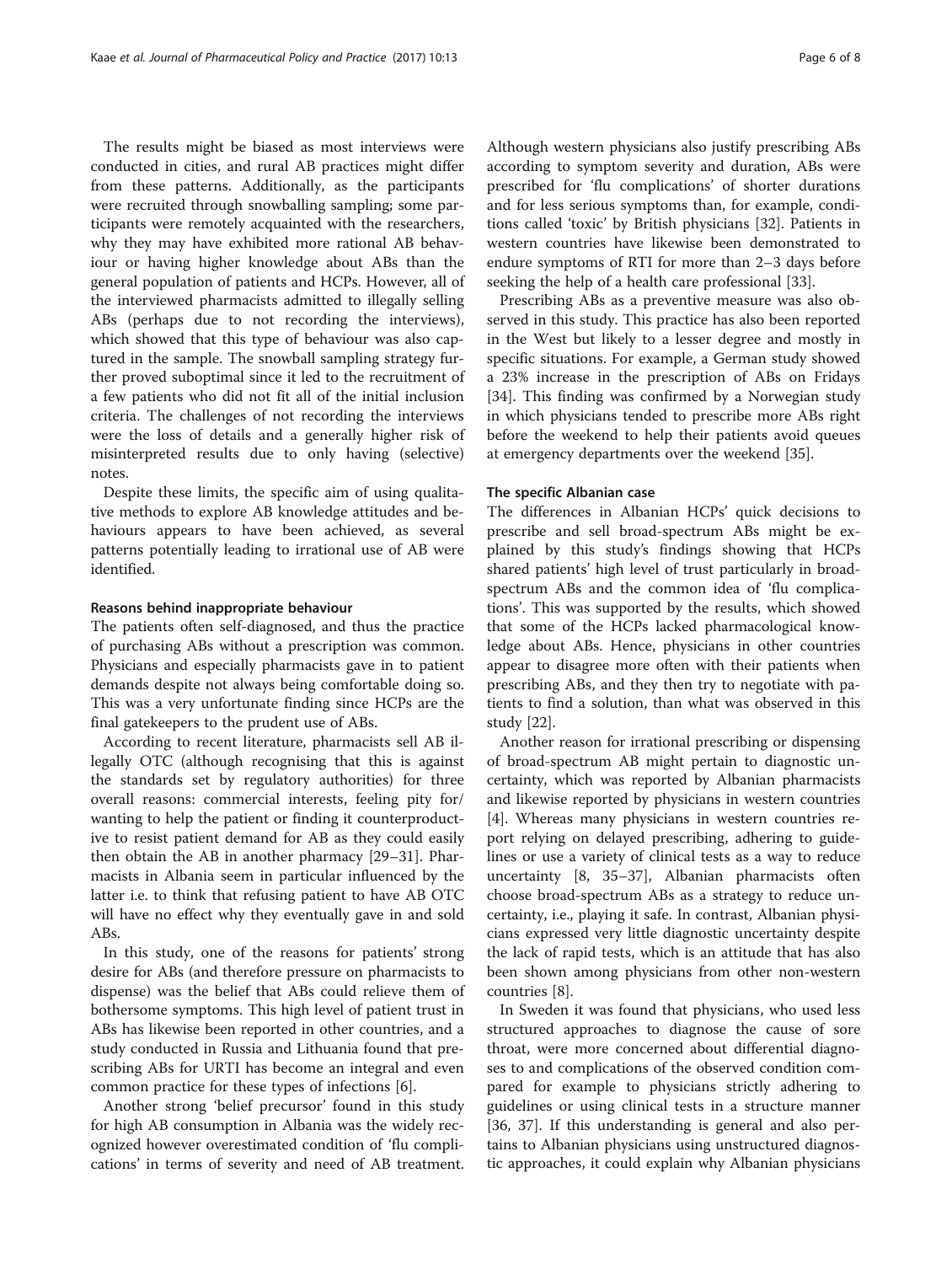<span id="page-6-0"></span>find it necessary often to prescribe AB in these situations which then leads to irrational prescribing.

To target AB behaviours linked to insufficient knowledge and inappropriate attitudes, the underlying culture and social infrastructure have to be taken into account. In Albania, this could include paying attention to the current lack of access to primary care services, as 1/3 of the Albanian population are not entitled to free medical consultations. Reimbursing all or most of the price of regular AB prescriptions could be considered, because at the current time, reimbursements for ABs with a prescription reduce the total price only by approximately 12%, giving patients little financial incentive to seek a prescription from a physician. However, physicians in Lithuania have now suggested the opposite i.e. no reimbursement for ABs at all, as they believe reimbursement leads to higher consumption [[12\]](#page-7-0). Hence, using reimbursement as a regulatory mean to control use of ABs can be challenging.

Other initiatives might include launching public campaigns to raise the public's awareness about taking ABs in 'special' cases, as this has proven successful in other countries [[8\]](#page-7-0). A restructuring of the microbial test system could also be introduced to provide results to physicians earlier [[7](#page-7-0), [38\]](#page-7-0), although not all of the physicians in this study seemed to believe that rapid tests were necessary. Academic detailing helping physicians to reflect on their own practices could promote an adjustment to this attitude [[7, 8](#page-7-0)], especially as continuing medical education activities are lacking. Currently in Albania, while a continuing education (CE) system for physicians, dentists and pharmacists exists, it is not well structured, and the responsibility falls on the HCP to seek annual credits on CE activities and select the type and field of CE activity in which to participate. Hence, the CE system in Albania is not prioritizing what are the professional needs that HPs have to fulfil. Finally, it is essential that laws regarding the prescribing and dispensing of ABs, are enforced.

## Conclusions

A multitude of reasons for the inappropriate use of antibiotics in Albania was identified. Patients' exhibited high level of trust in ABs and subsequently requested AB prescriptions or illegally purchasing them over-the-counter, even for flu-like symptoms lasting for 2–3 days. Health care professionals did not appear to negotiate with patients' demands; pharmacists preferred to play it safe using broad-spectrum antibiotics, and physicians were overly confident in their ability to diagnose infections without rapid tests. Especially pharmacists were found to give in to selling antibiotics because they did not believe that they could change the current system.

Suggested initiatives in the future include introducing higher reimbursement for prescribed antibiotics, academic detailing to avoid misunderstanding of proper antibiotic use and public awareness campaigns.

## Additional file

[Additional file 1:](dx.doi.org/10.1186/s40545-017-0102-1) Interview-quides. (DOCX 31 kb)

#### Abbreviations

ABs: Antibiotics; AMR: Antimicrobial resistance; HCP (including physicians and community pharmacists): Health care professional; OTC: Over-the-counter; SSC: Section of Social and Clinical Pharmacy, University of Copenhagen; URTI: Upper respiratory tract infection

#### Funding

The Health Technology and Pharmaceuticals group of the WHO, Regional Office for Europe covered different expenses in relation to the study (for example, travel costs of the different researchers) including fees for some specific tasks that were conducted by researchers from the Section for Social and Clinical Pharmacy, University of Copenhagen. The WHO group provided input on the design of the study but did not take part in the data collection, the data analysis/interpretation or in writing the manuscript.

#### Availability of data and supporting materials section

An example of an interview guide is provided.

#### Authors' contribution

SK developed the idea, design and data collection instruments of the project; AM and IH revised the developed materials, AM and IH translated the materials into Albanian and collected the data; AM and IH translated the transcript-notes into English; SK, AM and IH carried out the analysis together; SK wrote the draft for the manuscript; AM and IH revised the manuscript; SK, AM and IH have all read and approved of the final manuscript.

#### Competing interests

The authors declare that they have no competing interests.

#### Ethics approval and consent to participate

Ethical approval is not required in Albania if the interviews are not recorded. However, a permit in Denmark (the Faculty of Health and Medical Sciences, University of Copenhagen on behalf of the Danish Data Protection Agency) was obtained by the SSC to process, analyse and store the data (j. nr. SUND-2016-30). Descriptions of the participants' characteristics were strictly kept to a minimum in this publication to ensure anonymity, thereby reducing the risk of prosecution especially of the community pharmacists who admitted to unlawful conduct. All of the participants were verbally informed about the project's aim, and all of the participants provided verbal consent to proceed.

#### Publisher's Note

Springer Nature remains neutral with regard to jurisdictional claims in published maps and institutional affiliations.

### Author details

<sup>1</sup>Department of Pharmacy, Section for Social and Clinical Pharmacy, Faculty of Health and Medical Sciences, University of Copenhagen, Universitetsparken 2, 2100 København Ø, Denmark. <sup>2</sup>Faculty of Pharmacy, University of Medicine Tirana, Albania, Fakulteti Farmacise, Rr. Dibres 371, 1000 Tirana, Albania.

# Received: 21 December 2016 Accepted: 24 March 2017<br>Published online: 04 April 2017

#### References

EuropeanCommission. Antimicrobial resistance. Health and Food Safety; 2015. [http://ec.europa.eu/dgs/health\\_food-safety/amr/index\\_en.htm](http://ec.europa.eu/dgs/health_food-safety/amr/index_en.htm). Accessed 31 Aug 2015.